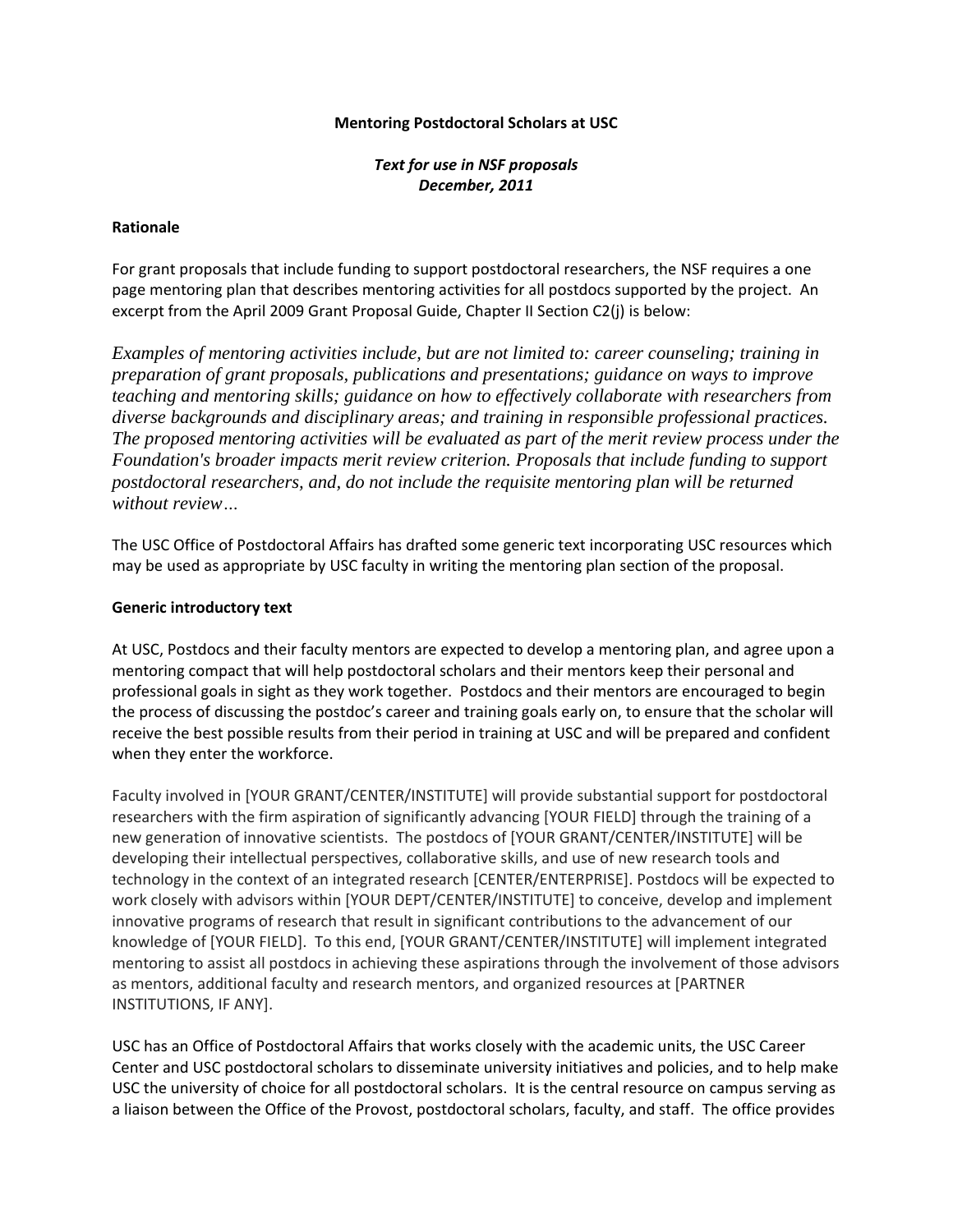an annual programming budget to the USC Postdoctoral Association to assist with creating a connected and trained postdoctoral community through professionalization and social events. The website [\(http://postdocs.usc.edu/\)](http://postdocs.usc.edu/) serves as a clearinghouse for events and funding opportunities pertinent to Postdoctoral scholars, as well as informing postdocs of the policies and resources available to them at USC and in the city of Los Angeles.

## **Discipline-specific conceptual knowledge and research skill development**

- Postdocs will work under the guidance of their advisors and with assistance from other senior researchers and faculty collaborators across the [YOUR DEPT/CENTER/INSTITUTE] to develop their scientific and technical skills.
- [YOUR DEPT/CENTER/INSTITUTE] advisors will meet regularly with postdocs to discuss their progress on research projects and to identify and resolve any difficulties carrying out their work.

# **Career planning and professional development**

- The USC Office of Postdoctoral Affairs is partnering with the USC Mellon Mentoring Forum to sponsor mentoring events and workshops [\(http://mentor.usc.edu/forum/\)](http://mentor.usc.edu/forum/).
- Postdocs are encouraged to create an Individual Development Plan which identifies their professional needs and career objectives, similar to the exemplar developed by the Federation of American Societies for Experimental Biology (FASEB; [http://www.faseb.org/portals/0/pdfs/opa/idp.pdf\)](http://www.faseb.org/portals/0/pdfs/opa/idp.pdf). This is intended to be a 'living document' that is revised as appropriate in consultation with the scholar's mentor.
- [YOUR DEPT/CENTER/INSTITUTE] advisors will work with postdocs to design an individual development plan describing their research, training, and career goals as well as the approaches they will take to achieve those goals. This plan will be revisited and revised on a regular basis.
- Postdocs will be encouraged to attend workshops on career opportunities, resume writing, and interview skills provided by the USC Career Center and the USC Office of Postdoctoral Affairs.
- Postdocs will be involved in training and mentoring undergraduate and graduate students.

# **Training in preparation of grant proposals**

 Postdocs will be encouraged to participate in the following workshops offered by the USC Center for Excellence in Research: Developing NIH Grant Applications, Writing Persuasive Proposals, Developing and Submitting a DoD and/or DoE Basic Research Grant Application [\(http://research.usc.edu/for-investigators/training/\)](http://research.usc.edu/for-investigators/training/).

### **Communication skills, including publications and presentations**

- Postdocs will improve their ability to communicate research findings by presenting and obtaining feedback on their research at seminars hosted by [YOUR DEPT/CENTER/INSTITUTE]
- Postdocs will be encouraged to give poster and oral presentations during the [YOUR RESEARCH FIELD/ASSOCIATION] annual meeting.
- Postdocs will be encouraged to attend research writing and publishing workshops hosted by the USC Center for Excellence in Research and teaching workshops hosted by the USC Center for Excellence in Teaching [\(http://cet.usc.edu/\)](http://cet.usc.edu/).

### **Training in responsible professional practices**

 Postdocs will be required to attend compliance courses offered annually by the USC Center for Excellence in Research on the following topics as appropriate: Animal Care and Use, Grants